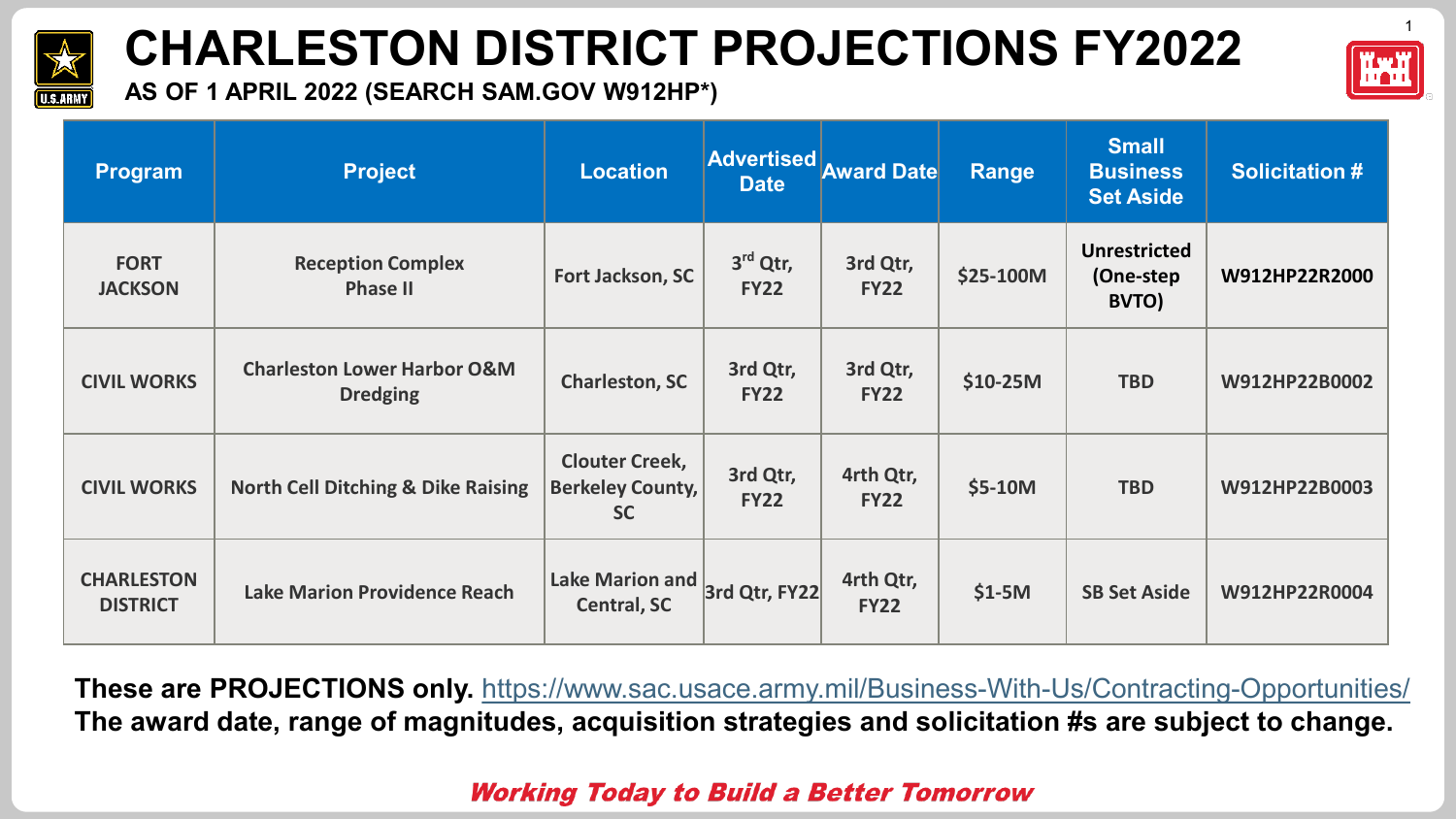



**AS OF 1 APRIL 2022 (SEARCH SAM.GOV W912HP\*)** 

| <b>Program</b>                   | <b>Project</b>                           | <b>Location</b>                                                          | <b>Advertised</b><br><b>Date</b> | <b>Award</b><br><b>Date</b> | <b>Range</b>      | <b>Small</b><br><b>Business</b><br><b>Set Aside</b> | <b>Solicitation#</b> |
|----------------------------------|------------------------------------------|--------------------------------------------------------------------------|----------------------------------|-----------------------------|-------------------|-----------------------------------------------------|----------------------|
| <b>VETERAN</b><br><b>AFFAIRS</b> | <b>D-B MATOC</b>                         | <b>South Carolina</b>                                                    | 3rd Qtr,<br><b>FY22</b>          | 4rth Qtr,<br><b>FY22</b>    | \$25-100M         | <b>SDVOSB</b>                                       | W912HP21R4001        |
| <b>VETERAN</b><br><b>AFFAIRS</b> | <b>Compensation &amp; Pension Clinic</b> | <b>Joint Base</b><br><b>Charleston, SC</b>                               | TBD Qtr,<br><b>FY22</b>          | TBD Qtr,<br><b>FY22</b>     | \$5-10M           | <b>SDVOSB</b>                                       | <b>TBD</b>           |
| <b>CIVIL WORKS</b>               | <b>Roof Repair-New Contract</b>          | <b>Cooper River</b><br><b>Rediversion</b><br>Project, St.<br>Stephen, SC | <b>TBD Qtr,</b><br><b>FY22</b>   | TBD Qtr,<br><b>FY22</b>     | \$100-\$250K      | <b>TBD</b>                                          | <b>TBD</b>           |
| <b>CIVIL WORKS</b>               | <b>Herbicide New Contract</b>            | <b>Cooper River</b><br><b>Rediversion</b><br>Project, St.<br>Stephen, SC | TBD Qtr,<br><b>FY22</b>          | TBD Qtr,<br><b>FY22</b>     | <b>\$250-500K</b> | <b>TBD</b>                                          | <b>TBD</b>           |
| <b>VETERAN</b><br><b>AFFAIRS</b> | <b>Construct Eye Clinic</b>              | Columbia, SC                                                             | TBD Qtr,<br><b>FY22</b>          | TBD Qtr,<br><b>FY22</b>     | \$5-10M           | <b>SDVOSB</b>                                       | <b>TBD</b>           |

**These are PROJECTIONS only.** <https://www.sac.usace.army.mil/Business-With-Us/Contracting-Opportunities/> **The award date, range of magnitudes, acquisition strategies and solicitation #s are subject to change.**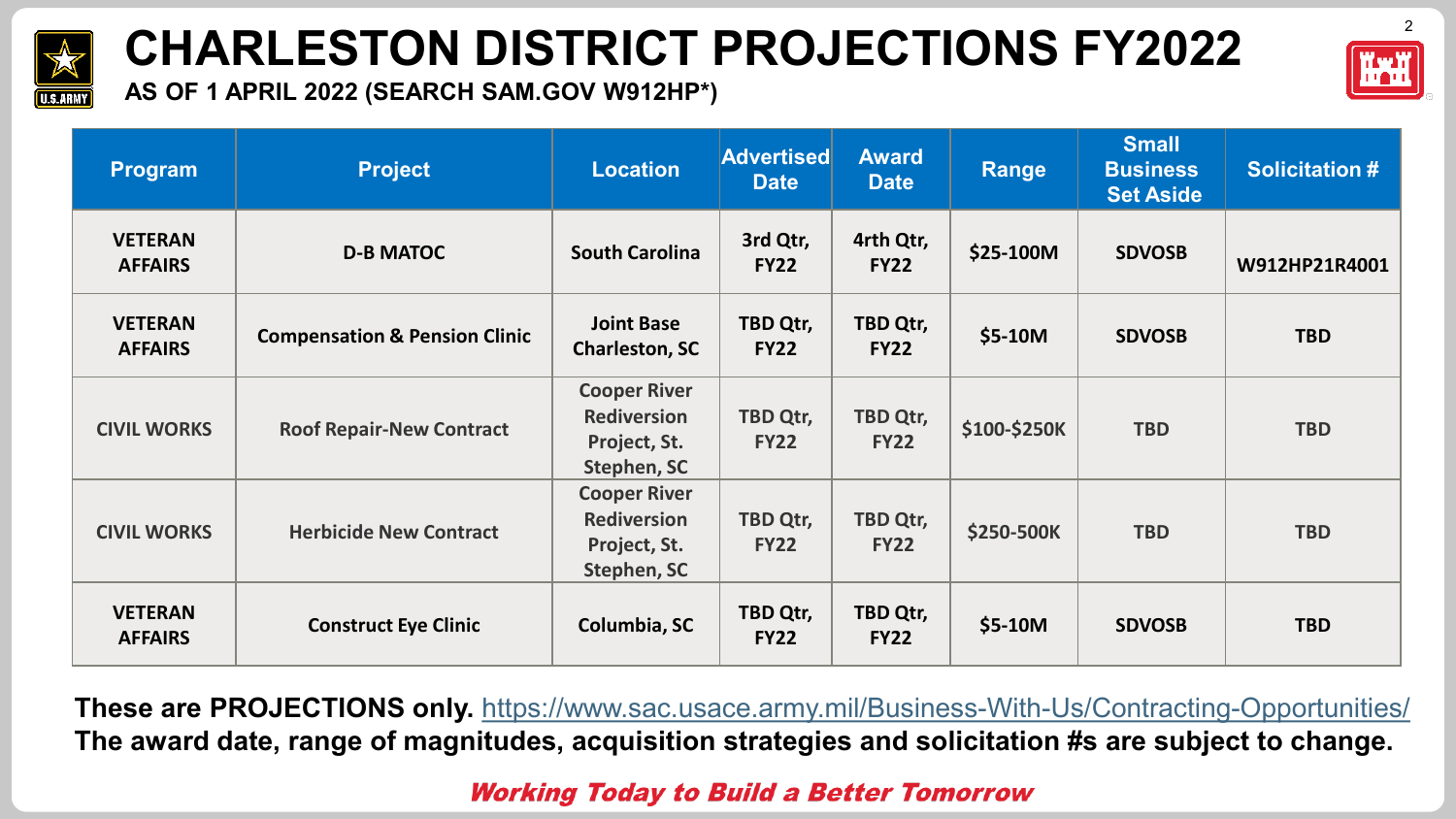



**AS OF 1 APRIL 2022 (SEARCH SAM.GOV W912HP\*)** 

| Program                                       | <b>Project</b>                                                                                             | <b>Location</b>                                                                 | <b>Advertised</b><br><b>Date</b> | <b>Award Date</b>        | Range              | <b>Small</b><br><b>Business</b><br><b>Set Aside</b> | <b>Solicitation #</b> |
|-----------------------------------------------|------------------------------------------------------------------------------------------------------------|---------------------------------------------------------------------------------|----------------------------------|--------------------------|--------------------|-----------------------------------------------------|-----------------------|
| <b>MARINE FORCES</b><br><b>RESERVE</b>        | <b>Intrusion Detection Services</b><br><b>New Fixed price/IDIQ contract</b><br><b>Base +4 option years</b> | <b>Nation Wide</b>                                                              | 3rd Qtr,<br><b>FY22</b>          | 4rth Qtr,<br><b>FY22</b> | <b>\$250-500K</b>  | <b>Unrestricted</b>                                 | <b>TBD</b>            |
| <b>MARINE FORCES</b><br><b>RESERVE</b>        | <b>Fencing Repair</b>                                                                                      | <b>Grand Prairie, TX</b>                                                        | 3rd Qtr,<br><b>FY22</b>          | 4rth Qtr,<br><b>FY22</b> | $$1-5M$            | <b>TBD</b>                                          | <b>TBD</b>            |
| 81 <sup>st</sup> Readiness<br><b>Division</b> | <b>Facility Investment Services,</b><br><b>Reg C Base</b>                                                  | <b>KY/TN</b>                                                                    | 3rd Qtr,<br><b>FY22</b>          | 3rd Qtr,<br><b>FY22</b>  | \$500K-1M          | <b>TBD</b>                                          | <b>TBD</b>            |
| <b>CIVIL WORKS</b>                            | <b>Fire Detection</b>                                                                                      | <b>Cooper River</b><br><b>Rediversion</b><br>Project, St.<br><b>Stephen, SC</b> | TBD Qtr,<br><b>FY22</b>          | TBD Qtr,<br><b>FY22</b>  | <b>\$500K-\$1M</b> | <b>TBD</b>                                          | <b>TBD</b>            |

**These are PROJECTIONS only.** <https://www.sac.usace.army.mil/Business-With-Us/Contracting-Opportunities/> **The award date, range of magnitudes, acquisition strategies and solicitation #s are subject to change.**